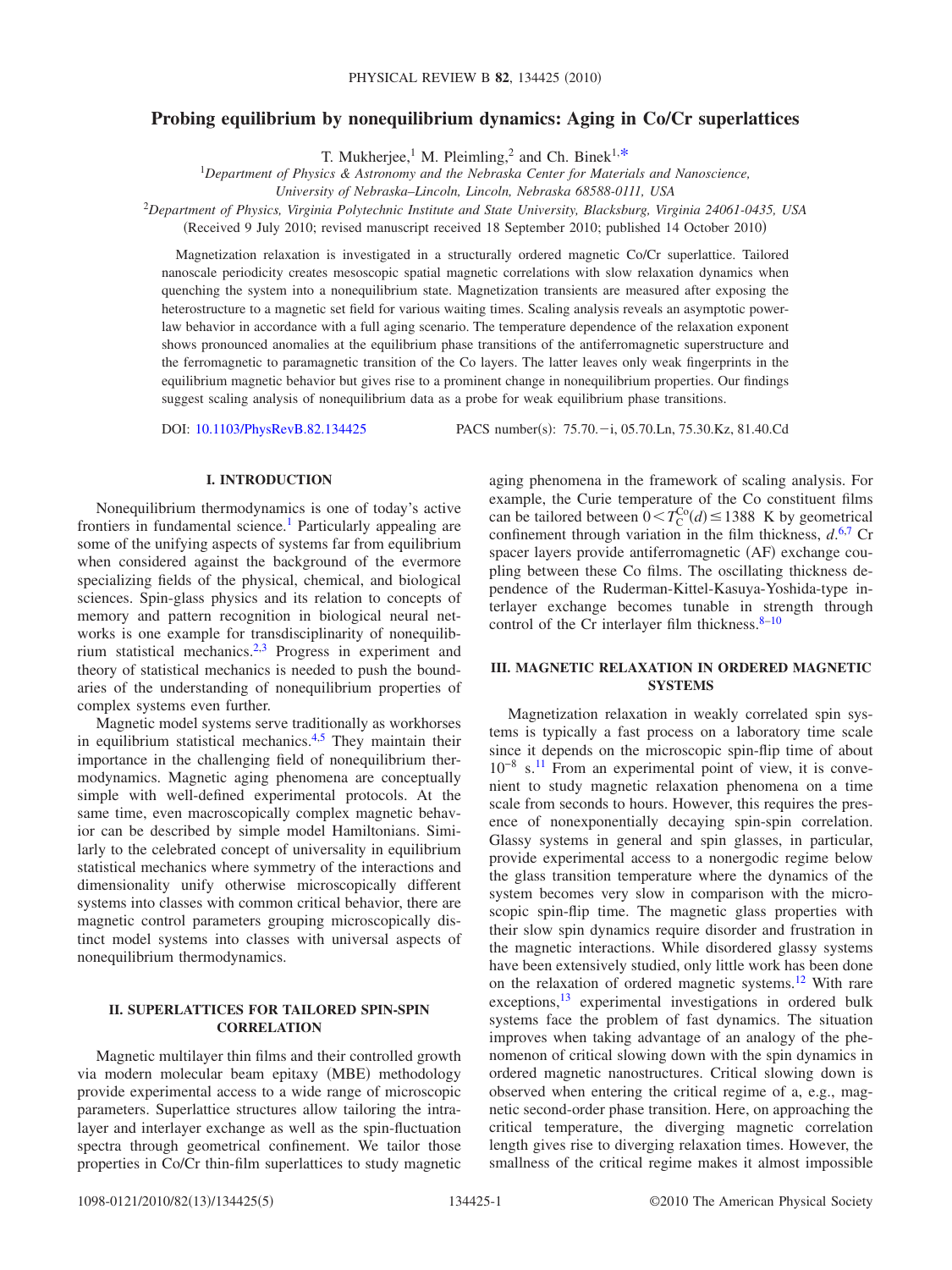to experimentally observe this phenomenon in ordered bulk systems.<sup>14</sup>

Our distinct approach to study magnetic relaxation in ordered magnetic systems builds on the increase in the characteristic spin-spin correlation length in comparison to atomic bulk systems when taking advantage of magnetic nanostructuring. We use magnetic superlattices, structured on the nanoscale, to increase relaxation times when replacing atomic spins through mesoscopically correlated regions. More specifically, we grow three-dimensional artificial AF superlattices of two-dimensional ferromagnetic (FM) Co films with in-plane anisotropy coupling antiferromagnetically perpendicular to the plane across Cr spacer layers.<sup>15</sup> As a result, we obtain temperature-dependent magnetic metastability and slow relaxation dynamics in the absence of disorder and frustration. Our experimental results on magnetic aging can be interpreted in the framework of a dynamic scaling analysis which is based on the assumption of a full aging scenario.<sup>1[,16](#page-4-3)</sup> This scenario predicts asymptotic power-law relaxation,  $M(t, S) \propto S^{-a} (t/S)^{-\lambda/z}$ , with nonuniversal exponents *a* and  $\lambda/z$ . Here *z* is the dynamical exponent that governs the algebraic growth of the time-dependent correlation length. The exponents  $a$  and  $\lambda$ , the latter being sometimes called the autoresponse exponent, are nonequilibrium exponents that describe the dynamical scaling behavior of the response in the asymptotic aging regime.<sup>1</sup>

Here we evidence the correlation between anomalies in the temperature dependence of  $\lambda$ /*z* vs *T* with magnetic equilibrium phase transitions.  $\lambda$ /*z* vs *T* reveals the breakdown of three-dimensional AF order at the Néel temperature,  $T_N$ (*H*  $= 0$ ), followed by a transition at  $T<sub>C</sub>$  from FM order of the uncorrelated Co films to global paramagnetism of the sample. The latter transition is very weakly pronounced in the equilibrium magnetic data but creates a prominent drop of about 60% in  $\lambda$ /*z* at *T*<sub>C</sub>. These findings pave the way to probe particularly equilibrium phase transitions via pronounced nonequilibrium properties.

## **IV. RESULTS AND ANALYSIS**

Figure [1](#page-1-0) shows the temperature dependence, *M* vs *T*, of the magnetic moment,  $M$ , of our  $Cr(10 \text{ nm})/$  $\left[\text{Co}(0.60 \text{ nm})/\text{Cr}(0.78 \text{ nm})\right]_{20}/\text{Cr}(2 \text{ nm})$  heterostructure. The data are taken with the help of a superconducting quantum interference device (SQUID MPMS-XL, Quantum Design) on field heating (FH) and field cooling (FC) in  $\mu_0H$  $= 5$  [solid triangles (FH) and circles (FC)] and 30 mT [open triangles (FH) and circles (FC)] in-plane magnetic fields after initial zero-field cooling (ZFC). The ZFC-FH/FC branches of the 5 mT  $M_{ZFC-FH}$  vs  $T/M_{FC}$  vs *T*, exhibit pronounced irreversibilities close to  $T_N(\mu_0 H = 5 \text{ mT}) = 53 \text{ K}$  of the superlattice. In analogy to atomic bulk antiferromagnets, homogeneously applied magnetic fields weaken the AF order parameter and reduce the AF ordering temperature such that  $T_N = T_N(H)$ , where  $T_N(H)$  is given by the inflection point of  $M_{\text{ZFC-FH}}$  vs  $T$ .<sup>[17](#page-4-4)</sup> This field dependence is seen in Fig. [1](#page-1-0) in the decrease from  $T_N(\mu_0 H = 5 \text{ mT}) = 53 \text{ K}$  to  $T_N(\mu_0 H = 30 \text{ mT})$  $= 25$  K.

The Co/Cr superlattice periodicity of 1.4 nm is evidenced in Fig.  $1(a)$  $1(a)$  via small-angle x-ray diffraction measured with

<span id="page-1-0"></span>

FIG. 1. (Color online) ZFC-FH and FC *M* vs *T* data measured in  $\mu_0H = 5$  [solid triangles (FH) and circles (FC)] and 30 mT [open triangles (FH) and circles (FC)].  $T_N(\mu_0H=5 \text{ mT})=53 \text{ K}$  is indicated by a vertical arrow. Inset (a) shows small-angle x-ray diffraction data (blue lower line) and the corresponding simulation (red upper line). Inset (b) shows a hysteresis loop, *M* vs *H*, measured at  $T=50$  K. Inset (c) shows the corresponding hysteresis loop at  $T$  $= 200$  K.

the help of characteristic Cu  $K\alpha$  radiation of wavelength  $\lambda_{\text{Cu }K_{\alpha}} = 0.1544$  nm. A superstructure peak appears in the data at  $2\theta = 6.5^{\circ}$  (blue lower line) and is reproduced by simulation (red upper line). Details of the structural analysis including wide angle x-ray diffraction can be found in Ref. [15.](#page-4-2)

Figure  $1(b)$  $1(b)$  shows an isothermal magnetization hysteresis loop, *M* vs *H*, measured at  $T = 50$  K  $\leq T_N(H=0)$ . Contraction of the loop at the coercive fields is a fingerprint of AF coupling.<sup>18[,19](#page-4-6)</sup> Figure [1](#page-1-0)(c) shows the corresponding hysteresis loop at  $T = 200 \text{ K} \gg T_N(H= 0)$ . Here the AF interlayer correlation is thermally broken and, hence, the contraction of the hysteresis loop is absent.<sup>20</sup> This behavior is in close analogy to atomic layered AF systems such as the prototypical metamagnets  $\text{FeCl}_2$  and  $\text{FeBr}_2$ .<sup>[5](#page-3-5)[,21](#page-4-8)[–23](#page-4-9)</sup>

The insets of Fig. [2](#page-2-0) show typical log-log plots of our magnetic aging data measured at  $T=20$  (left frame) and 160 K (right frame) below and above the AF transition. The displayed data are five-point adjacent averages. A small homogenizing field of  $\mu_0H=5$  mT, which brings the individual Co layers into single domain states, has been applied on cooling the sample from  $T=330$  K down to various target temperatures  $20 \le T \le 300$  K where magnetization relaxation is measured, respectively. At each target temperature, the sample is exposed to a set field of  $\mu_0H$ = 30 mT for various waiting times  $S = 10$  (squares),  $100$  (circles), and  $1000$  s (triangles). After field exposure, the magnetic field is quickly removed on a time scale  $\Delta t \approx 1$  s  $\leq S$  and isothermal relaxation, *M* vs *t*, is recorded using SQUID magnetometry.

Our magnetization transients confirm the asymptotic power-law behavior,  $M(t, S) \propto S^{-a} (t/S)^{-\lambda/z}$ , when represented in a log-log scaling plot,  $S^aM(t, S)$  vs  $\alpha t/S$  where asymptotic linear behavior with slope  $\lambda/z$  is expected. Optimized exponents  $a=1.32\times10^{-3}$ ,  $\lambda/z=1.9\times10^{-3}$  at 20 K and  $a=3.0$  $\times 10^{-3}$ ,  $\lambda$ / $z$ =4.3  $\times 10^{-3}$  at 160 K give rise to data collapse on respective master curves (green/light gray lines in Fig. [2](#page-2-0)) in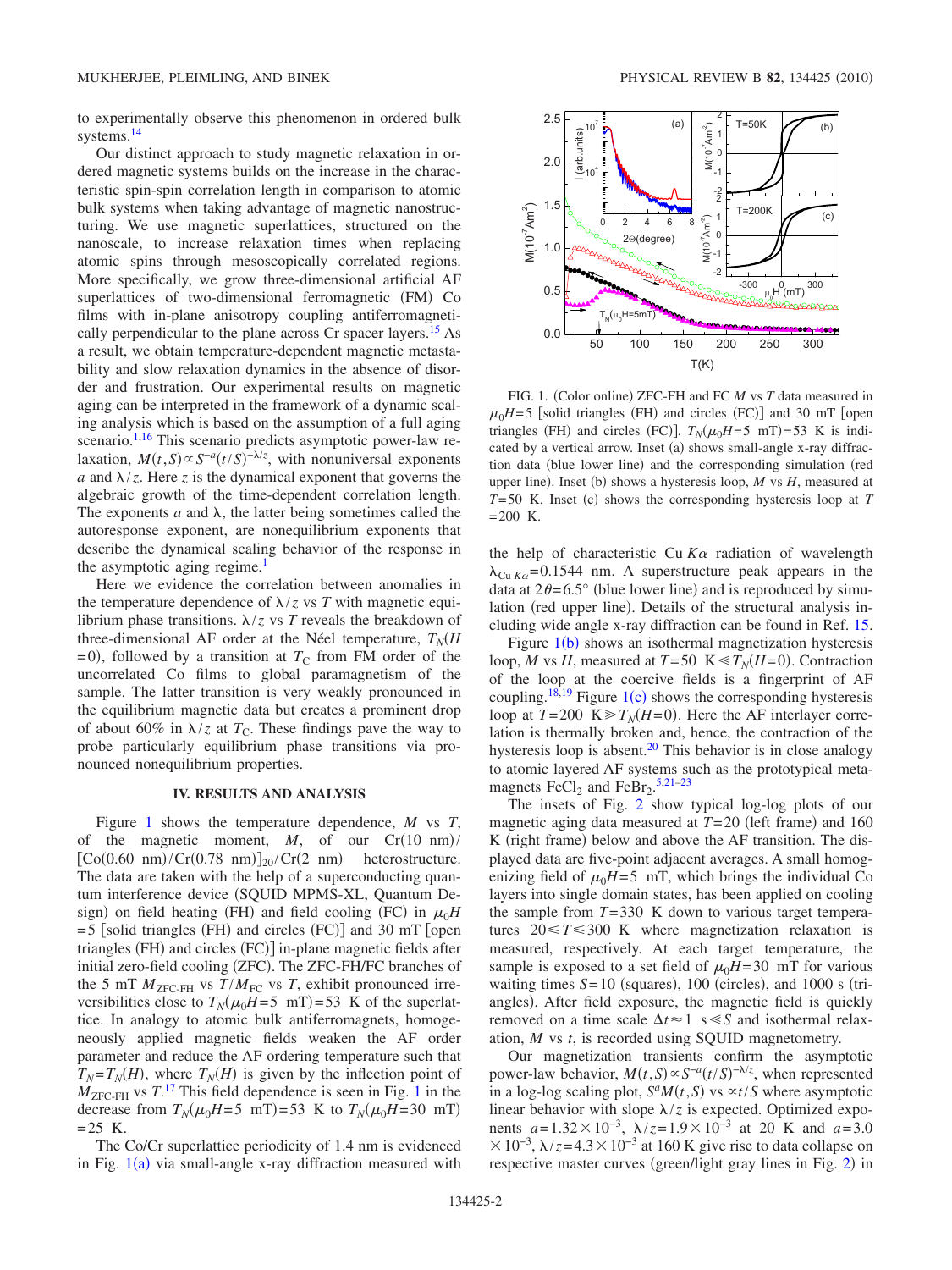<span id="page-2-0"></span>

FIG. 2. (Color online) Insets show log-log plots of magnetic aging data, *M* vs *t*, measured after cooling in  $\mu_0H = 5$  mT, from  $T = 330$  K to  $T = 20$  (left frame) and 160 K (right frame) and subsequent exposure to a set field of  $\mu_0H$ = 30 mT for various waiting times  $S = 10$  (squares), 100 (circles), and 1000 s (triangles) followed by field removal on a time scale  $\Delta t \approx 1$  s  $\ll$  *S*. Main frames show the same data in a scaling plot,  $S^aM(t, S)$  vs  $\alpha t/S$  with data collapse in the asymptotic regimes on respective master curves (green/light gray lines).

the asymptotic regime. In accordance with the scaling law, we obtain identical  $\lambda$ /*z* values for a given temperature at all waiting times within less than 5% error. Note, that without changing  $\lambda$ /*z* a shift of the master curve along the *S<sup>a</sup>M* axis (away from the middling position) will give rise to virtually perfect collapse with the  $S = 10$  s relaxation data (Fig. [2](#page-2-0) blue squares), which approximate best the approach of the true asymptotic regime for  $t/s > 100$ . It is the temperature dependence of  $\lambda$ /*z* which we will discuss below as a nonequilibrium parameter with extreme sensitivity on equilibrium magnetic transitions.

Alternatively, when plotting  $F(t) = \frac{M(t,S) - M(t_1,S)}{M(t_2,S) - M(t_1,S)}$  for various waiting times, *S*, at a given temperature one expects data collapse in the asymptotic regime onto the waiting-timeindependent master curve  $F(t) = \frac{t^{-\lambda/z} - t_1^{-\lambda/z}}{t^{-\lambda/z} - t_1^{-\lambda/z}}$  $\frac{t}{t_2^{\frac{N}{2}-t_1^{\frac{N}{2}}} \cdot t_1^{\frac{N}{2}}}$ . Here  $t_{1,2}$  are two arbitrary but fixed times in the asymptotic regime. Note that the structure of the experimentally motivated scaling function  $F(t)$  eliminates the impact of time-independent background signals. In addition, data collapse is achieved through the single parameter  $\lambda$ /*z*, which can be determined independently from the asymptotic region of the log-log plots of the relaxation data. Note, that attempts to determine  $\lambda/z$  via a single-parameter least-squares fit is not recommended due to the insensitivity of  $F(t)$  on variation in  $\lambda/z$ . The inset of Fig. [3](#page-2-1) shows a log-log plot of the magnetization transients at *T*  $= 140$  K and waiting times  $S = 10$  (squares), 100 (circles), and 1000 s (triangles). The corresponding scaling plot is shown in log-log representation of  $F(t)$  calculated for  $t_1$  $= 1000$  and  $t_2 = 5000$  s. The green/light gray line is the master curve calculated from  $t_{1,2}$  and  $\lambda/z = 4.6 \times 10^{-3}$ . The residual *S* dependence at small *t* is in accordance with the expected breakdown of the scaling law when leaving the asymptotic regime.

Figure [4](#page-2-2) represents the culmination of our findings. It evidences a hitherto unexplored bridge between traditional

<span id="page-2-1"></span>

FIG. 3. (Color online) Inset shows a log-log plot of *M* vs *t* for  $T=140$  K and waiting times  $S=10$  (squares), 100 (circles), and 1000 s (triangles). Main frame shows corresponding scaling plot in log-log representation of  $F(t)$  (see text) calculated for  $t_1 = 1000$  and  $t_2$ =5000 s with master curve (green/light gray line).

equilibrium and progressive nonequilibrium thermodynamics. Figure [4](#page-2-2) substantiates that we can identify weak equilibrium phase transitions in *M* vs *T* via anomalies in the temperature dependence of  $\lambda/z$ . To this end we compare the ZFC-FH/FC *M* vs *T* data measured in  $\mu_0H=1$  mT (solid circles) with  $\lambda$ /*z* vs *T* (open circles) obtained from the scal-ing analysis of the relaxation data (see Fig. [2](#page-2-0) for typical examples). The vertical line highlights the correlation between the equilibrium AF transition temperature  $T_N(\mu_0H)$  $= 1$  mT)=90 K and the local minimum in  $\lambda/z$  vs *T*. Note that in theoretical studies of model systems a change in the value of  $\lambda$ /*z* is routinely observed when approaching a phase transition by changing external parameters.<sup>1</sup> This decrease in −/*z* reveals a faster decorrelation of nonequilibrium states

<span id="page-2-2"></span>

FIG. 4. (Color online) ZFC-FH/FC *M* vs *T* equilibrium data measured in  $\mu_0 H = 1$  mT (solid circles) and  $\lambda / z$  vs *T* (open circles) obtained from the scaling analysis of the relaxation data. The vertical dashed line highlights  $T_N(\mu_0 H = 1 \text{ mT}) = 90 \text{ K}$  coinciding with the local minimum in  $\lambda$ /*z* vs *T*. A second vertical dashed line marks the weak ferromagnetic transition at  $T_c \approx 225$  K. The inset displays the dc susceptibility,  $\chi$  vs *T* (solid squares), and  $(M_{\text{FC}}-M_{\text{ZFC-FH}})^2$ vs *T*, measured at  $\mu_0 H = 0.1$  (blue lower line), 0.2 (black center line), and 0.4 mT (green/light gray upper line). Linear best fits (red dashed linear lines) intercept at  $T_m(H)$ , respectively. A power law (dashed dark curved yellow line) extrapolates  $T_m(H)$  to  $T_m(H=0)$  $=T_C \approx 225$  K.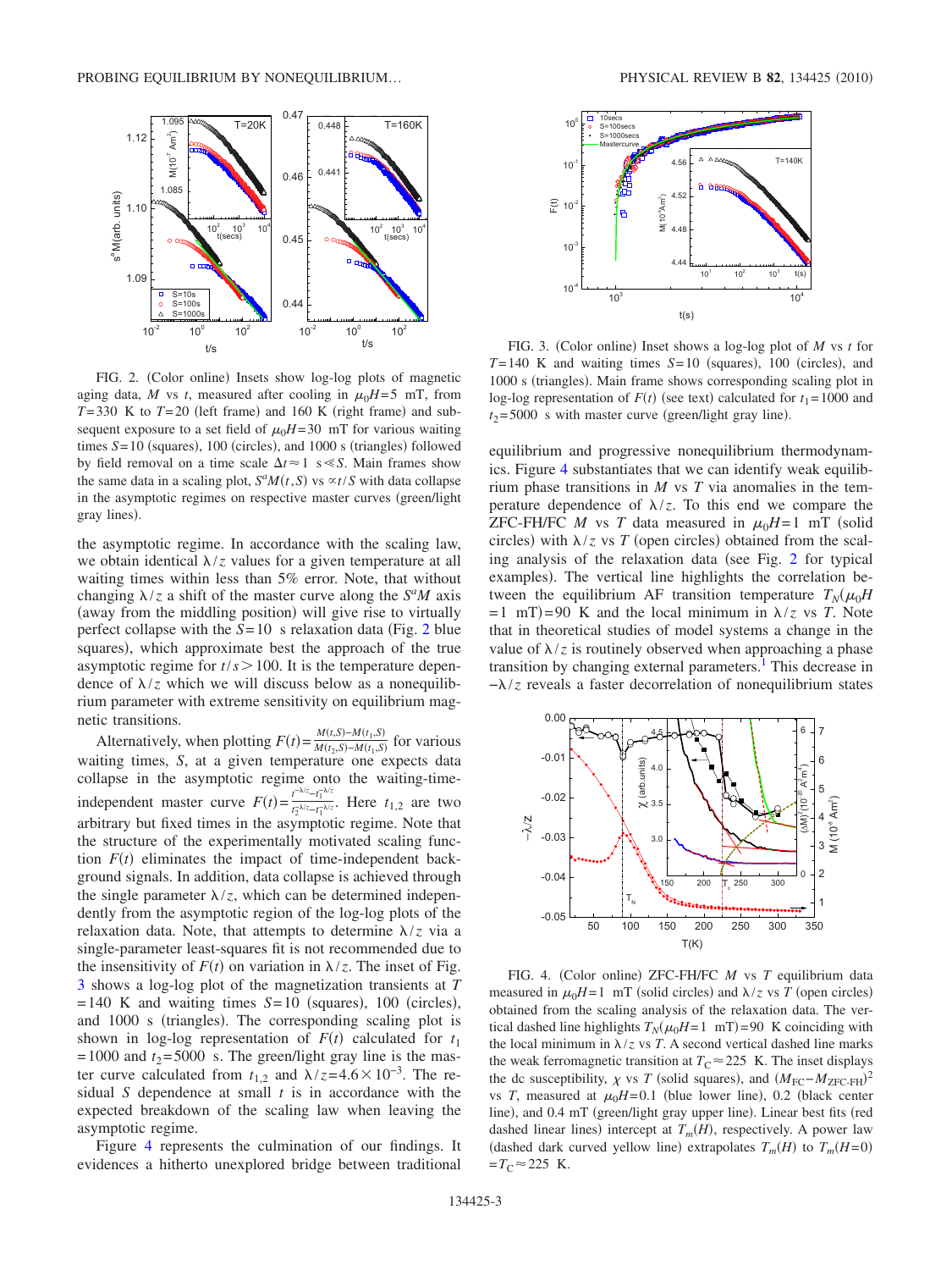due to the presence of enhanced fluctuations at different length scales. With increasing temperature,  $\lambda$ /*z* vs *T* shows a second, more pronounced, anomaly at  $T \approx 225$  K. Note that the  $\lambda/z$  data in the main frame extend continuously into the inset of Fig. [4.](#page-2-2) An abrupt 60% drop of  $\lambda$ /*z* vs *T* is indicated by a second vertical line. Interestingly, at first glance the equilibrium *M* vs *T* data appear featureless at this temperature. However, the results of closer inspection of equilibrium isotherms, *M* vs *H* and isofields, *M* vs *T*, reveal various weak anomalies. The inset of Fig. [4](#page-2-2) displays the detailed analysis of the equilibrium data exposing the weak phase transition around 225 K. Note the synchronization of the temperature axes of the main frame and the inset.

First, we determine the dc susceptibility,  $\chi$  vs *T*, from the slopes of various magnetization isotherms (not shown) in the vicinity of  $H=0$ . These  $\chi$  vs *T* data are displayed as solid squares in the inset revealing a peak at  $T \approx 225$  K. We interpret this peak as a weak singularity of the FM transition of the individual ultrathin Co layers. The rounding results from the finite value of the amplitude  $\mu_0 \delta H = \pm 0.5$  mT probing the magnetization response around  $H=0$ . A strongly reduced  $T_{\rm C}$  of the Co layers in comparison to bulk cobalt  $(T_{\rm C})$  $= 1388$  K) is expected from thickness confinement of the spin correlations and additional interface alloying.<sup>6</sup> This interpretation is strongly supported by additional analysis of various interpolated ZFC-FH/FC *M* vs *T* data. The inset shows,  $(M_{\text{FC}}-M_{\text{ZFC-FH}})^2$  vs *T*, measured at  $\mu_0 H = 0.1$  (blue lower line), 0.2 (black center line), and 0.4 mT (green/light gray upper line). This analysis is motivated by mean-field considerations and the question of what happens to the critical temperature in the presence of a conjugate field lifting criticality. We show that the temperature,  $T<sub>m</sub>$ , of maximum slope in *M* vs *T* at  $H>0$  shifts with increasing *H* toward higher temperatures away from  $T_c$  with a power law  $H^{2/3}$ fulfilling the condition  $\lim_{H\to 0} T_m(H) = T_C$ . In the vicinity of  $T_{\rm C}$ , mean-field and Landau theory are equivalent. We thus discuss the Landau free energy  $G = \frac{1}{2}a_0(T - T_C)M^2 + \frac{1}{4}bM^4$  $-MH$ . From  $\partial G/\partial M = 0$ , we obtain the cubic equation for the equilibrium magnetization  $M = M(T, H)$ . For further analytic investigation we simplify the latter in the limit  $T \approx T_C$  and small magnetic field-induced magnetization. In the spirit of successive approximations we substitute the magnetization in the cubic term through  $M = \frac{H}{a_0(T-T_C)}$ . The resulting approximate  $M = M(T, H)$  expression allows for the analytic calculation of  $\partial^2 M / \partial T^2 = 0$ . Its solution with respect to *T* provides the temperature of maximum slope which reads  $T_m(H) = T_C$  $+\frac{(10b)^{1/3}}{a_0}H^{2/3}.$ 

We determine  $T_m(H)$  of our data through analysis of  $(M_{\text{FC}}-M_{\text{ZFC-FH}})^2$  vs *T* for various *H*. Again, motivated by mean-field results where the square of the order parameter is a linear function of temperature, we use linear best fits (red dashed linear lines in inset of Fig.  $4$ ) and their intercepts to approximate  $T_m(H)$ . Since  $\lim_{H\to 0} T_m(H) = T_C$  is expected to hold also for our experimental data we extrapolate the intercept temperatures,  $T_m(H)$ , toward  $H=0$  using a power law (dashed dark curved yellow line) and obtain  $T_m(H=0) = T_C$  $\approx$  225 K. This extrapolated  $T<sub>C</sub>$  is in good agreement with the maximum of  $\chi$  vs *T*. Most importantly both of these equilibrium signatures coincide with the far more pronounced nonequilibrium  $\lambda/z$  anomaly at  $T_c \approx 225$  K.

#### **V. SUMMARY AND CONCLUSIONS**

In summary we have shown that equilibrium magnetic phase transitions can strongly affect the nonequilibrium magnetic properties in an ordered nanostructured superlattice. Nanostructuring creates magnetic correlations which bring relaxation times into the experimentally easily accessible domain of seconds to hours. We used an MBE-grown Co/Cr superlattice with antiferromagnetic coupling between ferromagnetic Co layers as a model system with extended temperature regions far from equilibrium. Magnetization transients are analyzed using the theoretically expected scaling function in the aging regime. The scaling exponent has a surprisingly sensitive temperature dependence originating from the subtle temperature dependence of the spin-spin correlations. Our approach has the potential to evolve into a new tool to investigate weak phase transitions in magnetically nanostructured systems with sensitivity hitherto not achieved by equilibrium methodology. In addition, our system should also allow future verifications of detailed theoretical predictions of the scaling forms of nonequilibrium response functions, coming from the theory of local scale invariance.<sup>1</sup>

#### **ACKNOWLEDGMENTS**

Financial support by NRI, and NSF through EPSCoR, Career under Grant No. DMR-0547887, and MRSEC under Grants No. 0820521 (C.B.) and No. DMR-0904999 (M.P.).

<span id="page-3-0"></span>\*cbinek2@unl.edu

- <span id="page-3-1"></span>1M. Henkel and M. Pleimling, *Non-Equilibrium Phase Transitions*, Ageing and Dynamical Scaling Far from Equilibrium Vol. 2 (Springer, Heidelberg, 2010).
- <span id="page-3-2"></span><sup>2</sup> J. J. Hopfield, [Proc. Natl. Acad. Sci. U.S.A.](http://dx.doi.org/10.1073/pnas.79.8.2554) **79**, 2554 (1982).
- <span id="page-3-3"></span><sup>3</sup> J. J. Hopfield, D. I. Feinstein, and R. G. Palmer, [Nature](http://dx.doi.org/10.1038/304158a0) (Lon-don) 304[, 158](http://dx.doi.org/10.1038/304158a0) (1983).
- <span id="page-3-4"></span> ${}^{4}$ L. J. de Jongh and A. R. Miedema, [Adv. Phys.](http://dx.doi.org/10.1080/00018739700101558) **23**, 1 (1974).
- <span id="page-3-5"></span>5Ch. Binek, *Ising-type Antiferromagnets: Model Systems in Statistical Physics and in the Magnetism of Exchange Bias* (Springer, Berlin, 2003).
- <span id="page-3-6"></span>6D. Sellmyer and R. Skomski, *Advanced Magnetic Nanostruc*tures (Springer, New York, 2005).
- <span id="page-3-7"></span><sup>7</sup>F. Huang, M. T. Kief, G. J. Mankey, and R. F. Willis, *[Phys. Rev.](http://dx.doi.org/10.1103/PhysRevB.49.3962)* B **49**[, 3962](http://dx.doi.org/10.1103/PhysRevB.49.3962) (1994).
- <span id="page-3-8"></span>8P. Grünberg, R. Schreiber, Y. Pang, M. B. Brodsky, and H. Sowers, *[Phys. Rev. Lett.](http://dx.doi.org/10.1103/PhysRevLett.57.2442)* **57**, 2442 (1986).
- <sup>9</sup>H. Zabel, [J. Phys.: Condens. Matter](http://dx.doi.org/10.1088/0953-8984/11/48/301) 11, 9303 (1999).
- <span id="page-3-9"></span><sup>10</sup>P. Bruno, *[Phys. Rev. B](http://dx.doi.org/10.1103/PhysRevB.52.411)* **52**, 411 (1995).
- <span id="page-3-10"></span>11D. P. Mitra and J. S. S. Whiting, [J. Phys. F: Met. Phys.](http://dx.doi.org/10.1088/0305-4608/8/11/023) **8**, 2401  $(1978).$  $(1978).$  $(1978).$
- <span id="page-3-11"></span><sup>12</sup> J. A. Mydosh, *Spin Glasses: An Experimental Introduction* Tay-